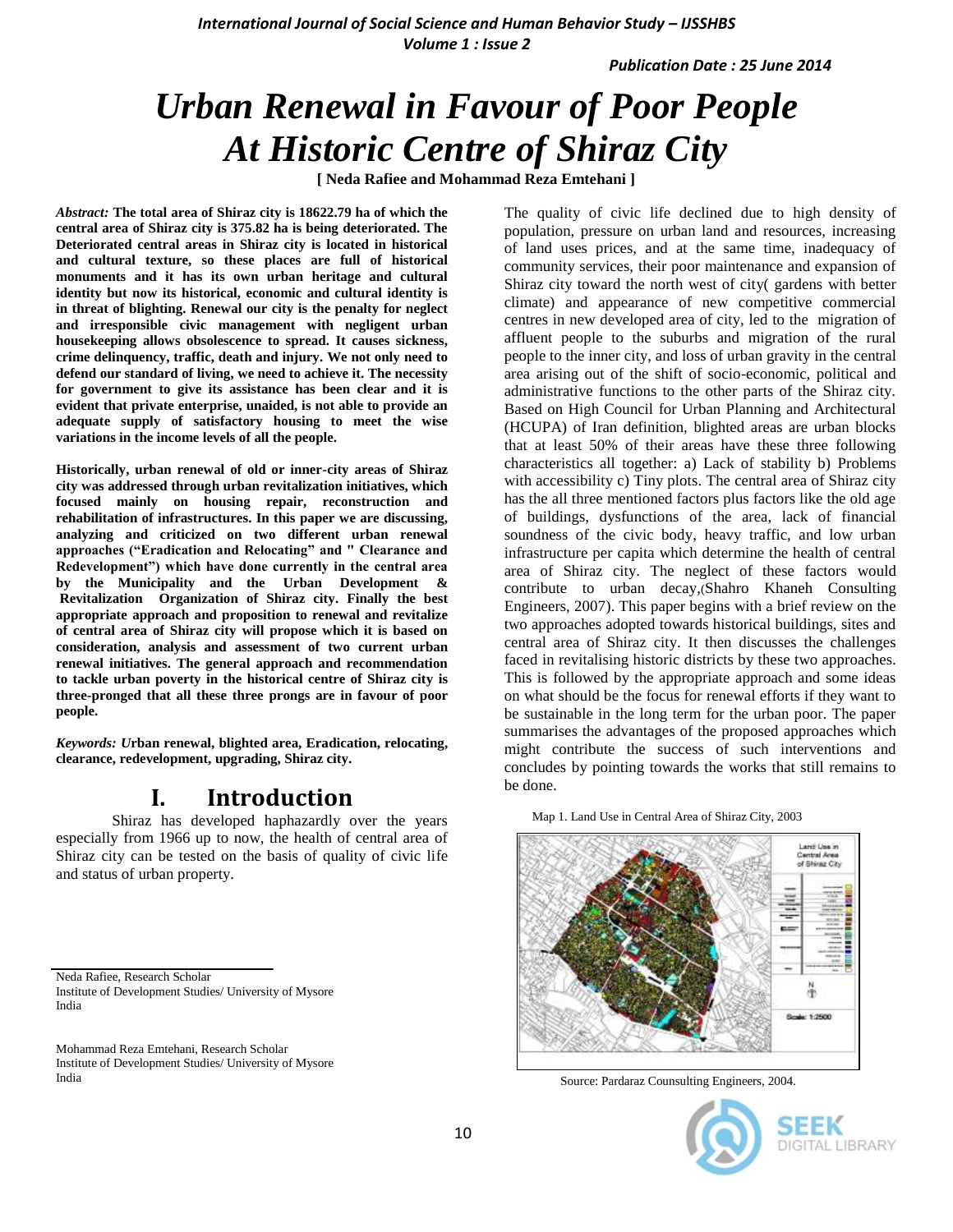#### *Publication Date : 25 June 2014*

## **II. Review of literature**

Henrik Gutzon Larsen and Anders Lund Hansen (2008) has stated about urban renewal policies and socio economic transformations in Copenhagen. The municipality's aim was to prevent the dislocation of poor people from the neighbourhood but because of ambiguous policies, the workings of the property market and the lack of sufficient deflecting mechanisms, middle class inhabitants are now replacing. Edith Elmer Wood (2006) has stated about the economic effects of slums and blight. The economic situation becomes unsound, the cost of the new areas is added taxes increase, but the total number of tax prayers' has not increased. On the other hand the partly abandoned blighted district cannot pay its share of the economic burden! Solution can only gain through making the blighted areas attractive and a place to live in for the low income groups of workers who already reside there and perhaps for some others of slightly higher earning power who may be drawn back nearer their work when living conditions improve. Reinout Kleinhans (2004) has indicated the social implications of housing diversification in urban renewal. He provides the actual consequences of diversification in Great Britain and the Netherlands fine issue has been identified such as housing quality and area reputation, neighbourhoods based social interactions, residential attitudes towards social mix, the role model effect and problem dilution the review shows ambivalent results that necessitate modest expectation and it is because of unclear policy goals and policy terms and also vagueness about the relevant spatial level.

Hugh O. Nourse (1966**)** has studied about the economics of urban renewal. He points out the purpose of the urban renewal program which is removing slums and improving housing and the economic justification for the program is that social benefit from the programs would improve values and increase local taxes but if urban renewal program want to apply for poor people, it doesn't cause the increasing land or property values. Sustain peter – UN – Habitat – Sicci – Cupa – Tudidco (2006) has pointed out Jawaharalal Nehru National Urban Renewal Mission (JNNURM) should provide these following elements to be integrated in the process of the mission 1. Achieving efficiency at the program level, local level and scheme level. 2. Equity in the form of adequate attention to the need of less privileged citizens. 3. Empathy in the form of public participation 4. Sustainable environmental management improving the income level of the low income sections is the key to improve the environment and overall quality of life in the cities. Lee Sang Leem (2007) has stated about the important of balance between historic preservation and urban revitalization. In order for the revitalization effort to last, the residents must take the initiative and the government should provide the necessary administrative support, so that the residents will be able to take care of their own neighbourhoods.

## **II. Methodology**

This paper analyses the merits of two different urban renewal approaches that go by the names, 'eradication and relocation' and 'clearance and redevelopment' that have done

well by the Municipality and Urban Development and Renovation Organization of Shiraz city in the historical centre of Shiraz city. Consideration, descriptive analysis and assessment of the current urban renewal initiatives in respect of different aspects; socio-cultural, economic and physical aspects and also by comparison of land use pattern between proposed comparative plan and the current situation in the central area towards achieving the sustainable urban renewal approach and proposed general charter to tackle urban poverty in the historical Centre of Shiraz city. Triangulation is the application and combination of several research methodologies in this study of the same phenomena. It was employed with quantitative and qualitative studies. By combining multiple theories, empirical materials and research methods, it can be overcome the weaknesses or biases that come from a single method. Combination of two methodologies may also increase reliability and present a more accurate picture of the problem. Research design serves as a logical manual to guide a researcher in the course of data collection, analysis and interpretation. Stating clearly each step in the manual can help a researcher collect the right kind of data and analyze them in the right way to address the primary and major research questions. Major research questions of this study, are:

1. Is the existing, and were the previous, approaches of the Municipality or Organization of Urban Development and Housing, the correct and appropriate ones to resolve the problems of blighting in the Central area?

2. What are the best approaches to resolve the blight in the central area in favour of poor people?

## **III. Currant Renewal Initiatives to Blight Alleviation in The Central Area of Shiraz City**

It is evident from the preceding sections of the study that all the blights in a particular city are vulnerable. Only the degree of vulnerability varies. The basic approach to deal with blights to be two pronged either the blights will have to be relocated or upgraded through in situ improvement measures.

## *A. Eradication and Relocating*

Going by the history, the first responses to dealing with blights was to stop the growing numbers of poor by eradicating and relocating blight residents to resettlement sites that were usually outside the city. One example of this method is" Eradication and Relocating" of people in the area which called "Beynolharameyn" and located in the central area of Shiraz city. In 1993 the municipality of Shiraz city demolished 458 constructions between two important religious symbols (Shahcheragh and Astaane). The demolished region had almost the length of 700 meter and approximately the wide was 100 meter, the area of created region was almost 7 hectares. Before demolition the Beynolhrameyn was a passing road which divided to three different neighbourhoods, also there were few of valuable monuments and historic buildings around this road that all destroyed by "Eradication and Relocating" approach, for example two residential buildings and one traditional bathroom which had been marked by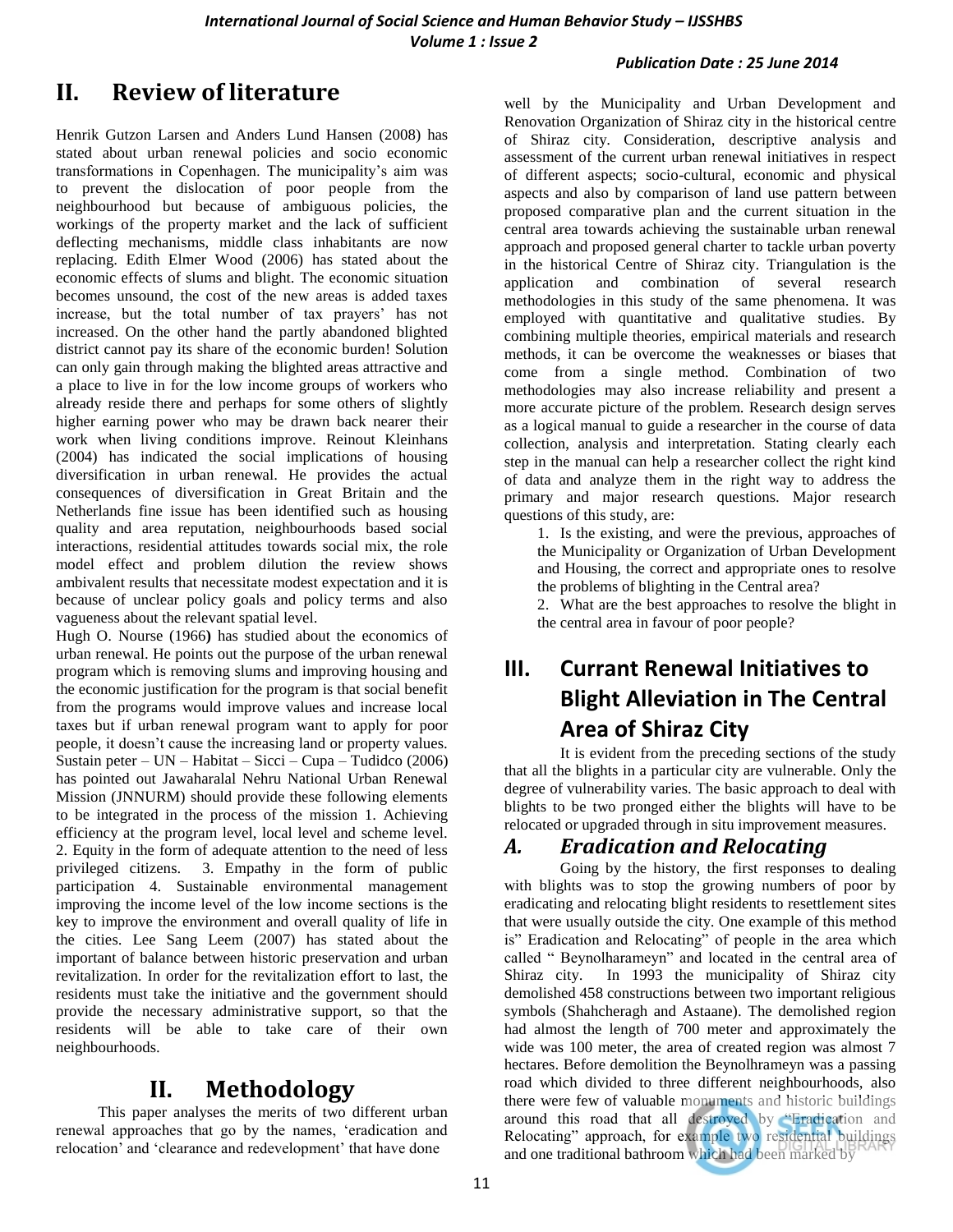#### *Publication Date : 25 June 2014*

Heritage Organization as heritage places, all of them related to Ghajar dynasty). 2818 persons were left this area by this

action. In the year of 2004 municipality of Shiraz city and Tavasol consulting engineering company signed a contract to rebuild this area. In this proposed scheme is supposed to construct 15,000 sq.m commercial units , 15,000 sq.m cultural units such as theatre saloon, library, mosque, museum and sports saloon and 10,000 sq.m official and residential, 7,000 sq.m hotel and restaurant and 70,000 sq.m including parking lots and stores. the total floor area of this scheme is 109,000 sq.m which including three floors( basement, ground and first floor) and also including three zones, the zone number one with total floor area 31,200 sq.m including one shopping centers and mosque. The zone number two with total floor area 28,300 sq.m including all cultural constructions and zone 3 with floor area 49,400 sq.m including hotel, restaurant, official. The anticipated expenditure for accomplishment of scheme is 75,000 \$. This scheme started from 2006 and 40.8 percent of total scheme completed up to now, Rafiee, N. (2003).

## *Criticizing on This Scheme: a)* **Socio-Cultural Aspects:**

- The people who are dishoused are to be supposed to be provided with alternative housing facilities, but it did not happen finally people scattered throughout the city and they just carry the blight with themselves to another place in the city!
- Reluctance or unwillingness of the blight dwellers to move from Beynol Harameyn district for clearance.

## *b)* **Economic Aspects:**

- This scheme has 15000 sq.m commercial units which they might have not economical efficiency in the future times, because at the moment based on the table the commercial per capita (5.40 sq.m per person) is more than the proposed per capita (2.37 sq.m per person), it means that the existent area of commercial units are 117200 sq.m more than the real needs, however the population decreased, the area of the commercial land uses increased. On the other hands there has been seen some commercial activities near this project which they have faced economic recession or stagnancy such as Shahcheragh Bazaar and all stores long side the Ahmadi roads( next to the project). For instance after a long time there are some stores in the new built commercial centres which their key monies have not been sold yet!
- This scheme has been for higher income families and the buildings of commercial, tourism, cultural, official and recreations centres and it is against the congress which says urban renewal projects should be applied for the poor. 34.5 percent of resident population around the Beynolharameyn scheme are very low income, Afghan, war-victims (striken) and rural people. The predicted activities in the Beynolharameyn scheme such as theatre saloon, library, museum and sports saloon, high quality star hotel and restaurant are suitable for high income people. There will be happen socio-cultural contradiction between the futures customers and the residents of this area. The entrance of new cultural activities should be on current resident's demands and their needs. Also new and modern land uses should be entered

slowly and gradually and they always have historic characters roots.

 Bazaar Vakil is the heart economic centre of the central area and it has not still competed with the other commercial centres

out of the central area of Shiraz city, Zand subway already ( the other recently wrong project) destroyed the economic status of Bazar Vakil due to Zand subway has prevented the direct access of customers to the Bazaar, so it is better to improve the existent economic potential of the current commercial centres such as Bazar Vakil instead of expand the number and area of commercial land uses in some project such as Beynolharameyn scheme.

 This method proves to be too costly, lengthy and timeconsuming whether the procedure of the acquisition of 458 constructions or the Tavasol proposed scheme.

## *c)* **Physical Aspects:**

- Destroyed the conjunction of the organic bypasses roads. Most of the bypasses roads have been cut by this scheme.
- lack of road hierarchy, the Beynolharameyn bypass was at first as a local/access street between two collector streets(Ahmadi and Hoseyni roads), by new scheme the new created road acts as a Collector streets which carry traffic external to the Ahmadi and Hoseyni roads and providing direct access for two religious centers.
- Destroyed two important religious mark lands ( Shahcheragh and Astaane) by this scheme, the tomb of these two religious centres will not be showed from the other parts of historic centre and also the religious atmosphere will be affected by the new touristarchitectural space!
- Destroyed the sky line of central area by this scheme.

According to the information gaining from studies based on comparison between current situation and proposed comparative plan, the central area has inadequate public and semi public land uses(in details it considered and concluded that they are just such as: educational, official and security offices. Also it has been seen in the other activities such as National and recreational Parks, sports, urban infrastructures and historical centres and tourism places, however one third of this scheme has been specialized to the commercial places!

## *B.* **Clearance and Redevelopment**

Based on the information collected from Shiraz Urban Redevelopment and Housing, Ghadir renovation scheme was initiated in 2002, it is in the final stages of execution. The total renovated area under this project is  $7,130 \text{ m}^2$ . The total numbers of new residential units are 3.4 times the total number of demolished units. It shows that instead of one new residential unit for every demolished unit, there have been 3.4 new residential units. This scheme has indeed been very successful in increasing urban land utilization, but, in reality, it is not a suitable approach, for most of the units remain unoccupied and are not sold because the final price of the individual units is so high that most previous residents cannot afford to buy them. Thus, the population of the area, after redevelopment, has not increased as expected and also the population density has not grown as anticipated either. On the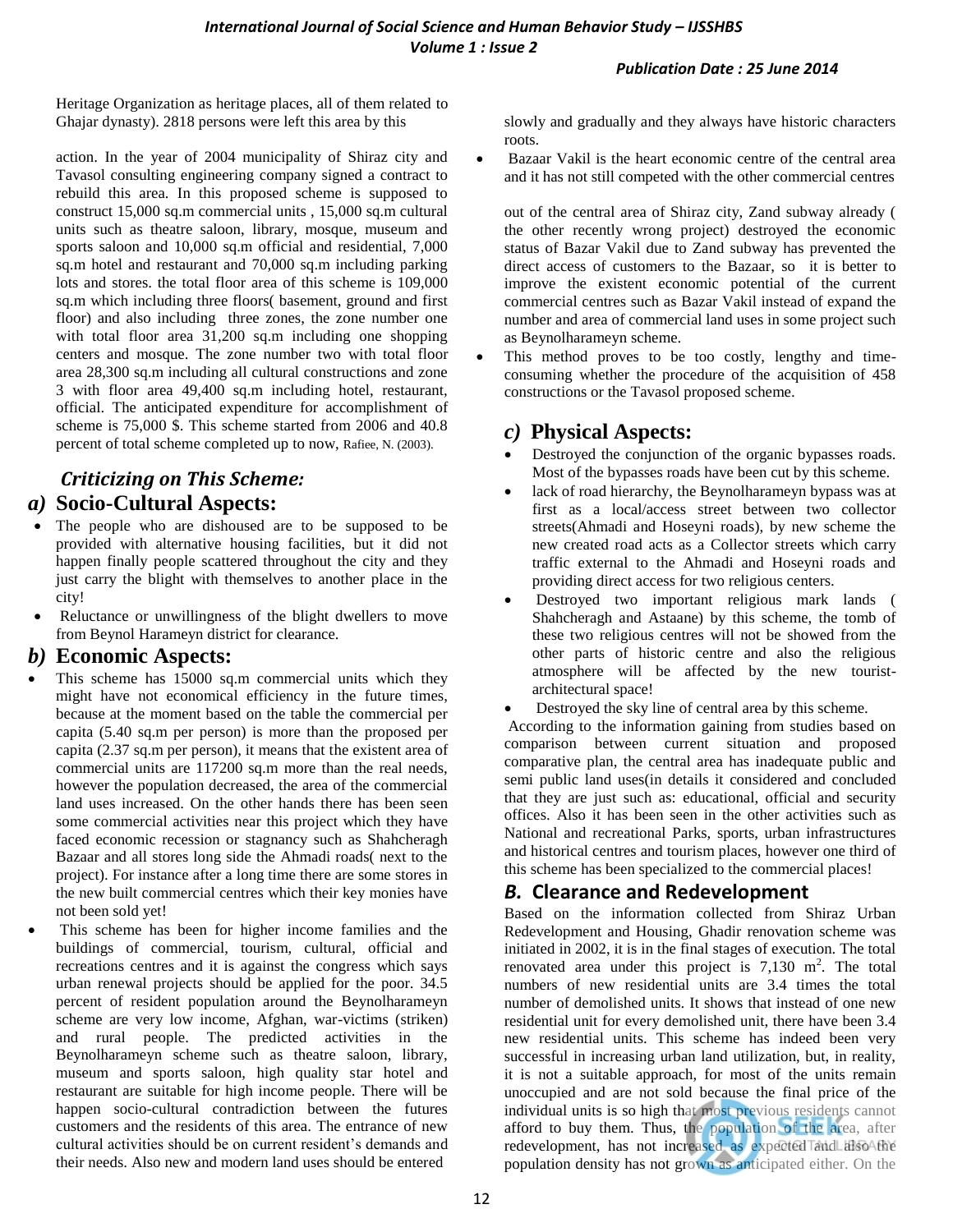#### **International Journal of Social Science and Human Behavior Study – IJSSHBS** *Volume 1 : Issue 2*

#### *Publication Date : 25 June 2014*

other hand, when compared to the new residential units, there has been a dearth of infrastructural and urban facilities such as roads and public utilities, despite greater intentions to provide so. In this case study, the total redevelopment area is  $7,130 \text{ m}^2$ , of which 17.11 percent belongs to transportation land uses such as wider roads, the current roads or additional new roads, so 1,220  $m^2$  out of 7,130  $m^2$  has been allocated to the

transportation land uses and no area has been specified for renovated land under public and semi-public uses. So, only the transportation per capita can be calculated as follows:

 $135 - 40 = 95$  (number of added/new residential units during renovation scheme)

 $3.8$  = household size in central area of Shiraz city in 2006  $95 * 4.6 = 361$  (new population who is supposed to have been

added)  $1,220 \text{ m}^2/361 = 3.38 \text{ m}^2/\text{person}$  (transportation per capita)

However, the transportation per capita basis of proposed plan for the Central area of Shiraz city is  $8.5 \text{ m}^2$ , the calculated per capita (being  $3.38 \text{ m}^2/\text{person}$ ) reveals that the provision of transportation land uses for the anticipated new additional population is by any standard inadequate or, in other words, the redevelopment areas could not meet the public needs of transportation of the old as well as new residents. It should however be pointed out that the Central area of Shiraz city has had severe insufficiency of land uses such as transportation, public and semi-public spaces, parks, sports and open spaces before redevelopment scheme and, after the scheme, the issue became even more worse. With regard to demographic situation, Shiraz could not attain 76,000 in population, based on the proposed Plan in 2010 for it had lacked as much as 21,000 people at that time. But, the residential per capita has increased due to migration from the Central area to other parts of the city and by the migration of the affluent of the blighted areas in the central area. So, increasingly the residential density of a high rise development is much greater than that in the blighted community and that is why, currently, there are excesses in residential units in newly developed high rise apartments, which are vacant and not sold as well. In addition to the high social space constraints, economic costs of the approaches are not quite affordable: it is at least 10-15 times the cost of improving infrastructures in the slums. And so, this scheme has not been successful in the Central area of Shiraz city by any measure.

## **The Appropriate Approach**

An integrated approach between "Clearance and Redevelopment " and "Upgrading the blighted area" holds good both for housing for old residents as well as provision of infrastructure for urban poor, it could be a very suitable and a viable general approach for historical centre of Shiraz city.

 The general approach and recommendations to tackle urban poverty in the historical centre of Shiraz city is threepronged:

- Proper diagnosing to assess the situation and provide appropriate approaches for intervention in the historical centre of Shiraz city.
- Low income groups and all current residents have the priority right to stay and reside in the area, and so solutions should be in favour of poor people.

 Provide urban poor with housing and infrastructure by government help.

The multidimensional and general approach could be a sustainable strategy, although the scope and degree of specific interventions would vary from ward to ward in the Central area of Shiraz city. Urban authorities should be able to select the suggested, appropriate approach between the two approaches based on the local conditions, stage of deterioration and building quality.

## *A. The Advantages of This Multidimensional Approach*

## **1) Improving the Use of Urban Land (Increasing the Urban Land Utilization)**

Land is a scarce and valuable good. It cannot be imported from outside, so urban lands should be used efficiency with maximum utility. In the other words it can be gained by increasing the population density or preventing the horizontal expansion of city, Aeeni, M. (2007). Growth of population density in central are of Shiraz city has decreased from 175 to 150 persons per hectare from 1996 to 2006. So there is no need to expand the city by the project like "Eradication and Relocation" while there are a lot of capacities inside the cities.

### **2) Decreasing the Wastelands and Useless Lands Inside the City**

The studies about Iran land uses shows that around 10 to 12 percent of urban land inside the developed area are waste or useless, they are actually considered as an urban opportunities which with urban renewal they could be used efficiently. In 1992 the wastelands and useless lands in the historical centre of Shiraz city was 5.27 percent of total built area and unfortunately in 2003 this land use increased to 11.85 percent of total developed area of central area! So upgrading the blighted area could be an effective way to decrease the wastelands and useless lands inside the historical centre.

## **3) Decreasing the Government and Municipality Costs.**

Expanding the urban periphery to residing poor people are very costly for government and then also for people. Governments not only had to spend a huge of money for cleaning slums and resettling inhabitants, but also later had to finance public transportation to facilitate access to employment in the central city. Experiments show government expenditures in upgrading projects are about 50 percent less than relocation or redeveloping. Their initiatives such as widening the roads, creation of green spaces and other necessary infrastructures are really less expensive than develop new area generally in suburbs for poor people. Statics in Iran show that 20 to 30 percent the maintenance municipality expenses decrease compared to city growth horizontally. DIGITAL LIBRARY